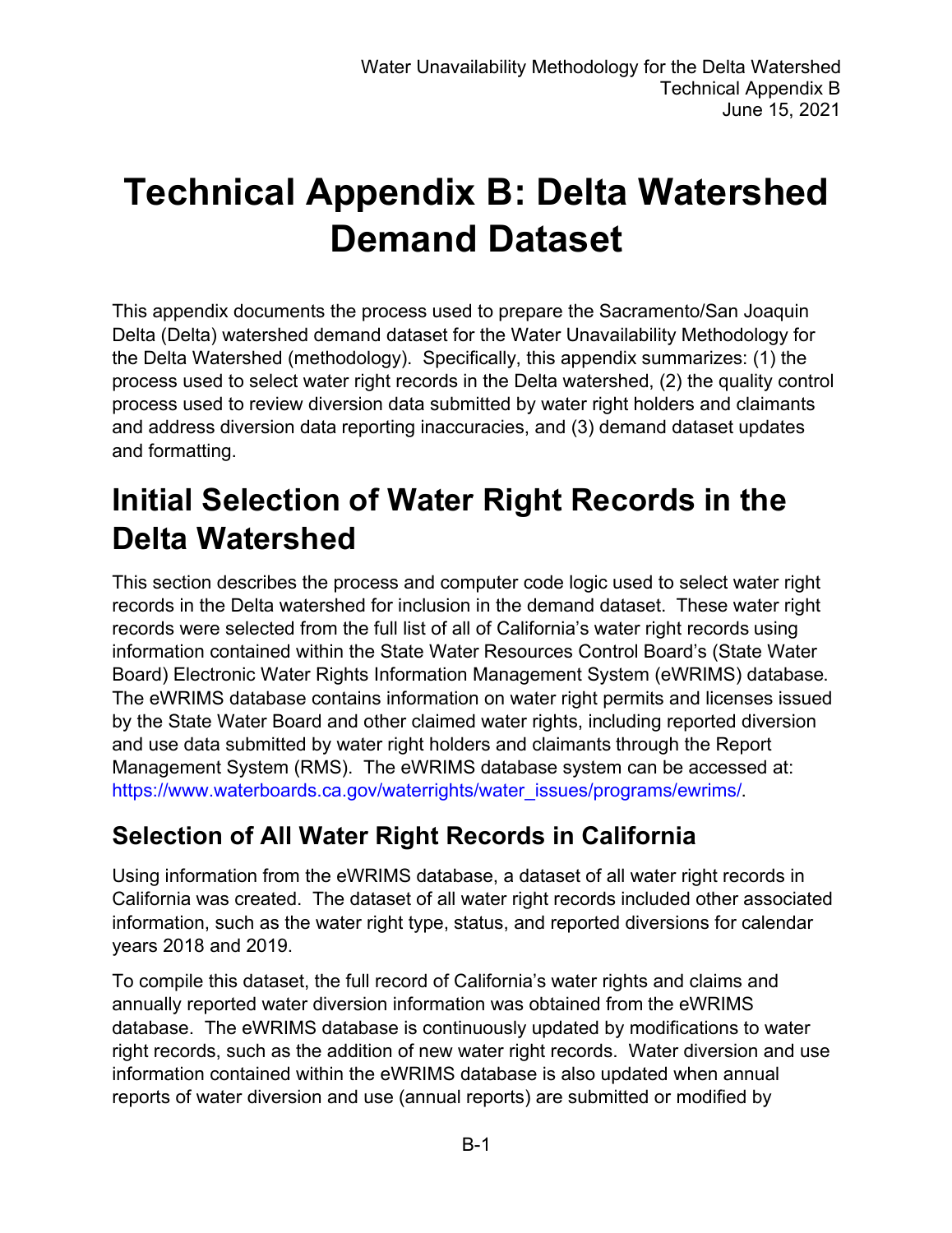diverters. The initial selection of water right records in the Delta watershed and quality control review described below required a static copy of the eWRIMS datasets, which were downloaded on January 15, 2021.

Several plain text comma-separated values (.csv) files, or eWRIMS flat files, contain the data fields used to create the dataset. Data was compiled from the eWRIMS flat files by the water right Application ID Number. The eWRIMS flat files that contain the data fields used to create the dataset are titled:

- · **Water Rights Master Flat File**: This file contains general information associated with each water right record on file with the State Water Board. Several fields within this flat file were selected, such as: primary owner name, water source name, water right face value, water right status (e.g., active, etc.), and water right type (e.g., Appropriative, Statement of Diversion and Use, etc.).
- · **Water Rights Annual Water Use Report**: This file contains the monthly water diversion and use data submitted by water right holders and claimants in annual reports. Reported total diversions, which included the amounts directly diverted and the amounts diverted or collected to storage, were selected for each month during calendar years 2018 and 2019.
- · **Water Rights Uses and Seasons**: This file contains additional information regarding authorized diversion and storage seasons and beneficial uses $^{\rm 1}$  $^{\rm 1}$  $^{\rm 1}$  for each water right record. Beneficial use information was selected and compiled for each water right record. Some water right records have multiple beneficial uses, and each of the beneficial uses for each of the water right records was aggregated by Application ID Number.
- · **Water Rights Point of Diversion Flat File**: This file contains general information associated with each water right record on file with the State Water Board, including several fields that are also available in the Water Rights Master Flat File. This file contains additional fields that were incorporated into the demand dataset, including: point of diversion location (latitude/longitude), application received date, and application acceptance date. The application acceptance date and application received date fields were used to identify a water right priority date for the post-1914 appropriative water right records, as discussed under *Update and Format Demand Dataset*.

Information from the eWRIMS flat files was used to create one dataset of water rights and claims for all of California on record with the State Water Board.

<span id="page-1-0"></span> $1$  The beneficial uses of water, pertaining to water rights, are defined in the California Code of Regulations (CCR) §659-672 to include: domestic, irrigation, power, municipal, mining, industrial, fish and wildlife preservation and enhancement, aquaculture, recreational, stockwatering, water quality, frost protection, and heat control.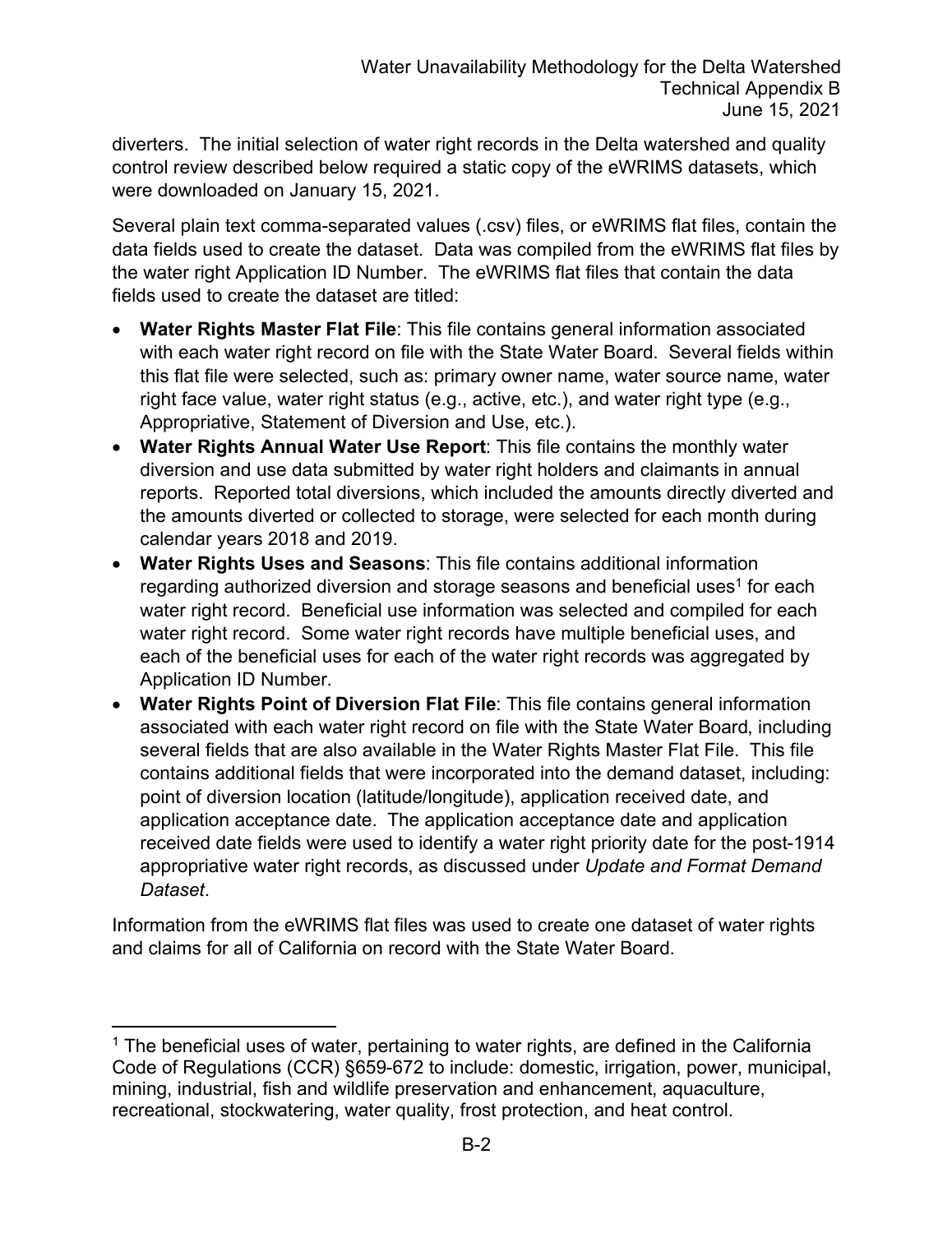## **Selection of Active Water Right Records in California**

The dataset of all water right records was limited to those with an active-type water right status, which includes the following water right statuses:

- · Claimed
- · Licensed
- · Permitted
- · Registered
- · Certified

By only including active-type statuses, water rights with inactive-type statuses, such as inactive, rejected, and cancelled, were excluded from the demand dataset.

#### **Selection of Active Water Right Records in the Delta Watershed**

The dataset of active water right records in California was then limited to diversions located in the Delta watershed. Using geographic information system (GIS) software, water right records located in the Delta watershed were selected based on the spatial location of each water right Point of Diversion (POD).

The Division of Water Rights has created an eWRIMS Web Mapping Application that provides the spatial location of all of the water right PODs in California. A public version of the eWRIMS GIS System is available at:

[https://waterrightsmaps.waterboards.ca.gov/viewer/index.html?viewer=eWRIMS.eWRIM](https://waterrightsmaps.waterboards.ca.gov/viewer/index.html?viewer=eWRIMS.eWRIMS_gvh) [S\\_gvh#.](https://waterrightsmaps.waterboards.ca.gov/viewer/index.html?viewer=eWRIMS.eWRIMS_gvh)

The Delta watershed boundaries used for the spatial selection include the following Hydrologic Unit Code level 4 (HUC4) watersheds, as defined using the U.S. Geologic Survey (USGS) Watershed Boundary Dataset (WBD):

| <b>HUC4 Subregion Number</b> | <b>HUC4 Subregion Name</b> |
|------------------------------|----------------------------|
| 1802                         | Sacramento                 |
| 1804                         | San Joaquin                |

The GIS attributes of water right PODs within the Delta watershed were then exported as a plain text .csv file.

### **Selection of Consumptive Water Right Records in the Delta Watershed**

The Delta watershed demand dataset was then further subdivided to include only water right records with consumptive beneficial uses. Water right records that contain only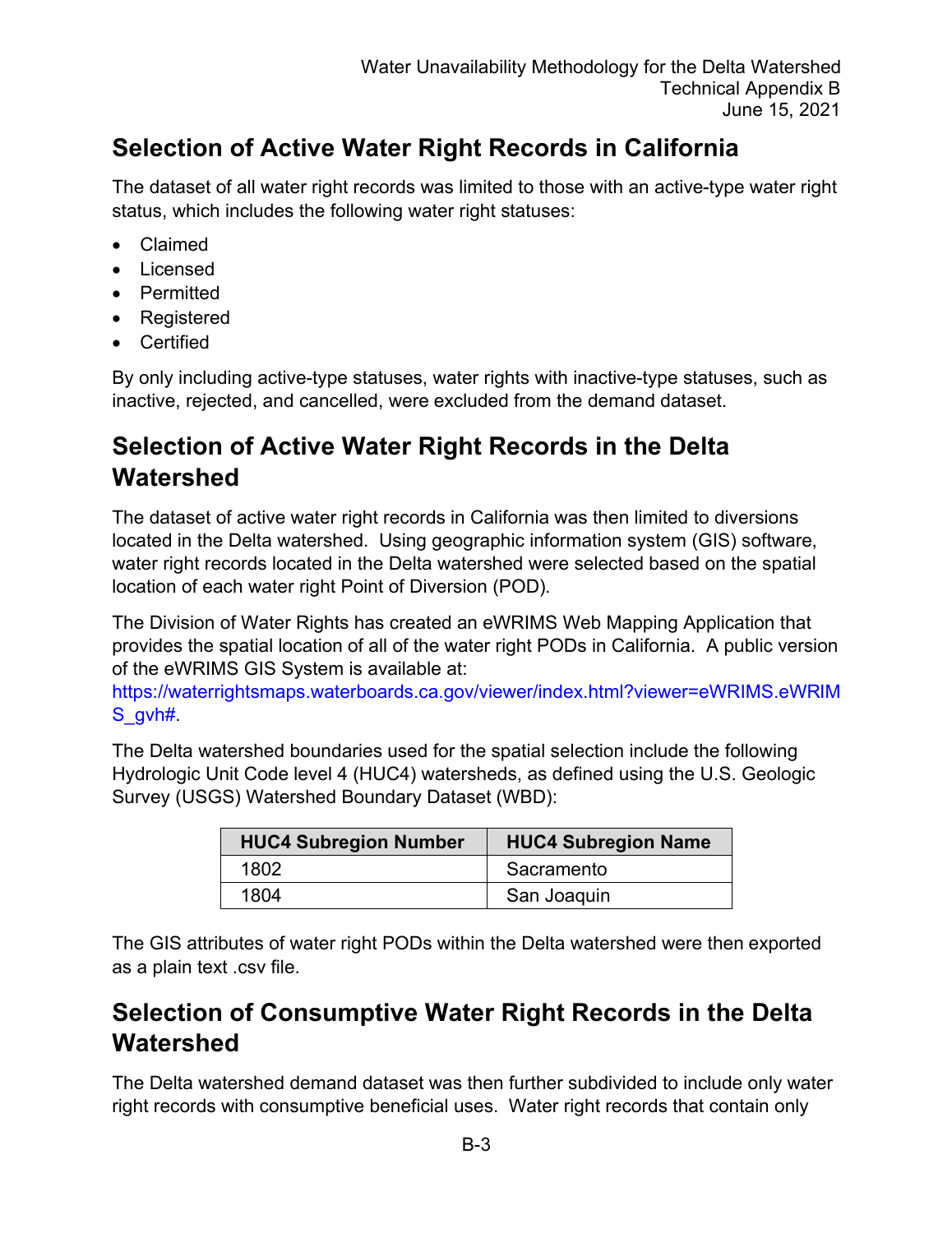non-consumptive beneficial uses were excluded from the Delta watershed demand dataset. These beneficial use types and combinations include:

- · Power
- Power and Recreational
- · Power and Industrial
- · Power and Domestic
- · Power and Fish and Wildlife Preservation and Enhancement
- · Fish and Wildlife Preservation and Enhancement

The above beneficial use types and combinations were assumed to be associated primarily with non-consumptive uses of water, including hydropower generation and instream flows. Water right records with the Power and Industrial and Power and Domestic beneficial use combinations were assumed to be primarily associated with hydropower generation, with a negligible amount of incidental industrial or domestic uses of water as a conservative assumption for purposes of avoiding overestimation of demands. Accounting for instream flows and hydropower releases is described in the main report.

A small number of water right records did not contain beneficial use information in the eWRIMS flat files. These water right records were initially included in the demand dataset. However, many of these were eventually found to be non-consumptive during the review process described below.

## **Selection of Appropriative Water Rights and Statements of Diversion and Use in the Delta Watershed**

The Delta watershed demand dataset was again subdivided to include only the following water right types:

- · Appropriative
- Statement of Diversion and Use

Appropriative water rights include post-1914 appropriative water rights (e.g., water right permits and licenses). Statements of Diversion and Use include pre-1914 appropriative and riparian claims.

By limiting the demand dataset to Appropriative water rights and Statements of Diversion and Use, minor water right types such as Stockponds and Registrations were excluded from the dataset. Similarly, other types of water right records such as Temporary Permits were also excluded. These other water right types were assumed to constitute a negligible amount of the water diversion and use within the Delta watershed. Excluding these uses represents a conservative assumption for the purposes of avoiding overestimation of demands.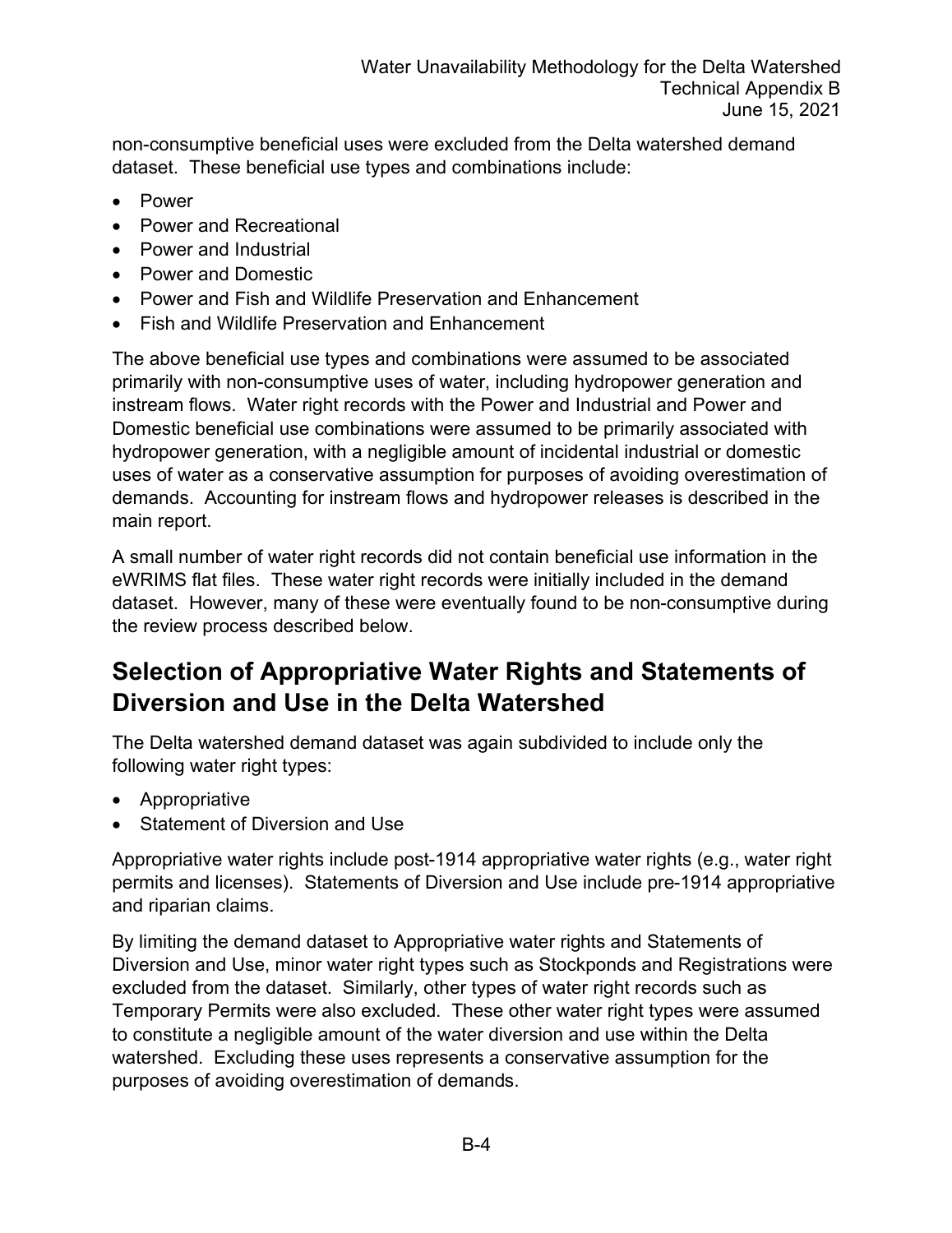## **Quality Control Review**

Diversion data contained within annual reports is self-reported and is not systematically verified for accuracy upon submittal to the State Water Board. As a result, an internal review and quality control effort was conducted. The quality control review process was focused on the review of the total diversion amounts for 2018 and 2019 reported by water right holders or their agents in annual reports. The total diversion amount includes the amount directly diverted and the amount diverted or collected to storage.

The water right records in the Delta watershed demand dataset after initial selection were too numerous to feasibly review in their entirety at this time. Therefore, the scope of the review was narrowed to a subset of water right records, with a focus on the largest diversions in the Delta watershed.

### **Selection of Largest Diversions in Delta Watershed for Quality Control Review**

The approximately 12,000 total water right records in the demand dataset after initial selection were subdivided to approximately 580 water right records that include the largest diversions in the Delta watershed. Criteria used to identify this selection of water right records includes:

- Statements of Diversion and Use with total reported diversion of 5,000 acre-feet (AF) or greater for either 2018 or 2019
- · Appropriative water rights with a face value of 5,000 AF or greater, or a total reported diversion of 5,000 AF or greater for either 2018 or 2019

These water right records were the focus of the quality control review process described below, and together represent over 90% of demands in the Delta watershed.

## **Quality Control Review**

The quality control process focused on review of diversion data obtained from annual reports submitted by water right holders and their agents for calendar years 2018 and 2019. For each of the approximately 580 water right records included in the quality control review, the 2018 and 2019 annual reports were accessed through the eWRIMS database system. The contents of the annual reports were reviewed, including but not limited to the following information:

- · Purpose of Use
- · Amount of Water Diverted and Used, including monthly amounts directly diverted, monthly amounts diverted or collected to storage, and monthly amounts used
- · Maximum Rate of Diversion, including maximum monthly diversion rates
- · Comments and Additional Remarks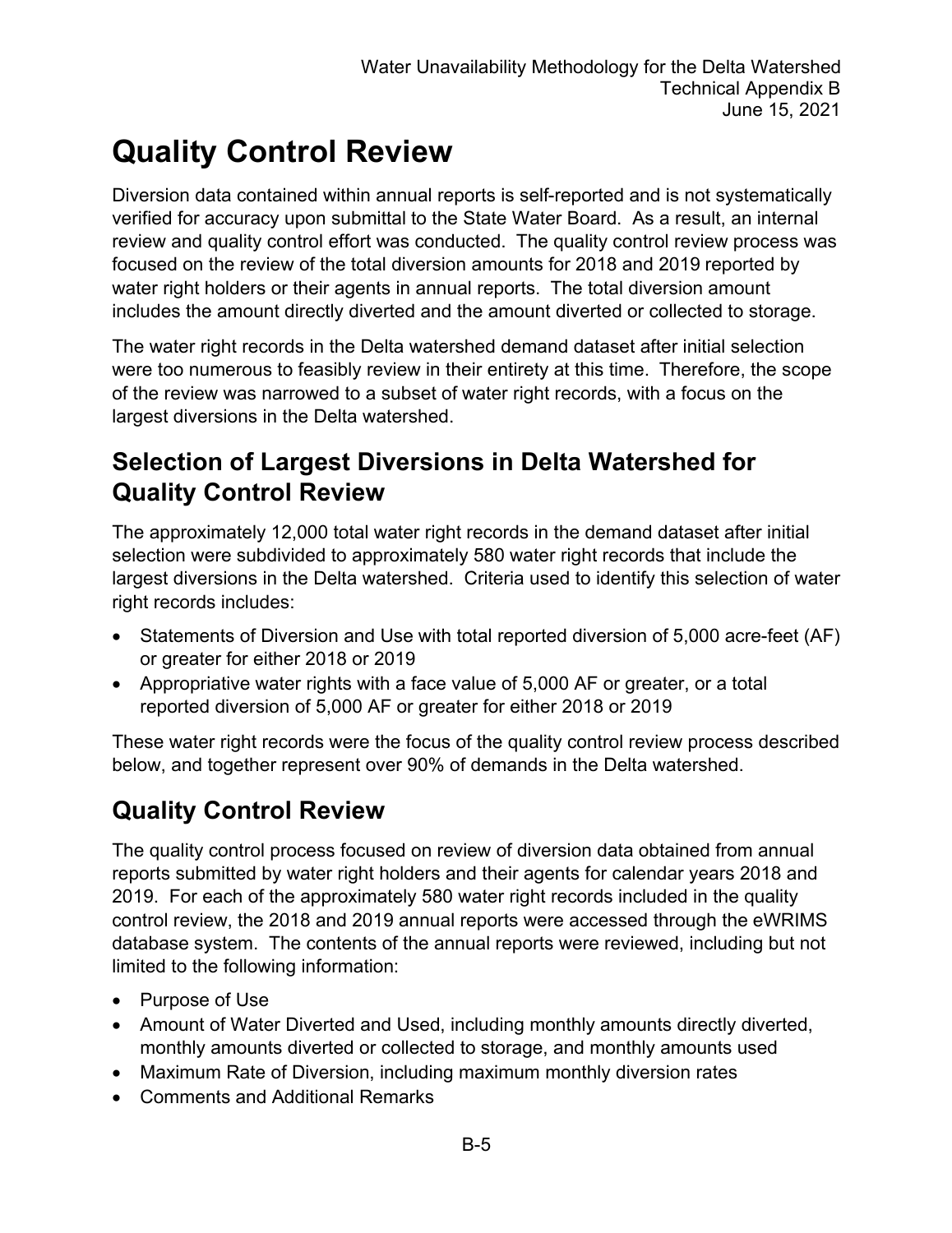The specific issues that were investigated during the quality control review, and when possible corrected, included:

- · Non-consumptive diversions improperly appearing as consumptive
- · Duplicate diversion values, such as the same diversions reported under multiple water right records
- · Diversion data entry and reporting errors, such as incorrect units of measurement and decimal placement errors
- Reported diversions in excess of the water right's face value (applies to post-1914 appropriative water rights only)

In general, the issues that were investigated relate to the correction of over-reporting of diversion amounts. An overview of the commonly identified issues and corrections that were applied to the demand dataset is provided below.

In some cases, it was not possible to resolve outstanding issues without further information. State Water Board staff has contacted numerous water right holders or their agents to gather this information. However, it was not feasible to contact all water right holders or agents in all cases where a potential reporting related error was identified or a correction applied to a diversion value. Efforts were prioritized to contact water right holders or agents based on several factors, including reported diversion size and relative level of uncertainty regarding potential reporting-related inaccuracies. Some water right holders and agents did not provide timely responses to inquiries regarding potential reporting related errors. In the absence of additional information provided by the water right holder or agent, estimates of the actual diversion amounts were used based on information contained within the annual report and supplemental information available within the eWRIMS database.

#### **Non-Consumptive Diversions and Uses**

Annual reports reviewed for some water right records appeared to indicate that water was diverted only for non-consumptive use. Water right records were generally identified as non-consumptive based on the reported purposes of use contained within the 2018 and 2019 annual reports. Some non-consumptive purposes of use identified during the quality control review include instream flow uses (e.g., maintain a live stream), power generation, or non-consumptive aquaculture uses. These records were removed from the demand dataset.

In some cases, annual reports included both consumptive and non-consumptive purposes of use, such as both power generation and irrigation. It was generally assumed that all water diverted under these records was used consumptively. However, for some water right records, comments or additional remarks included in the annual report appeared to indicate that only a portion of the water diverted was used consumptively, but information was not provided within the annual report to quantify the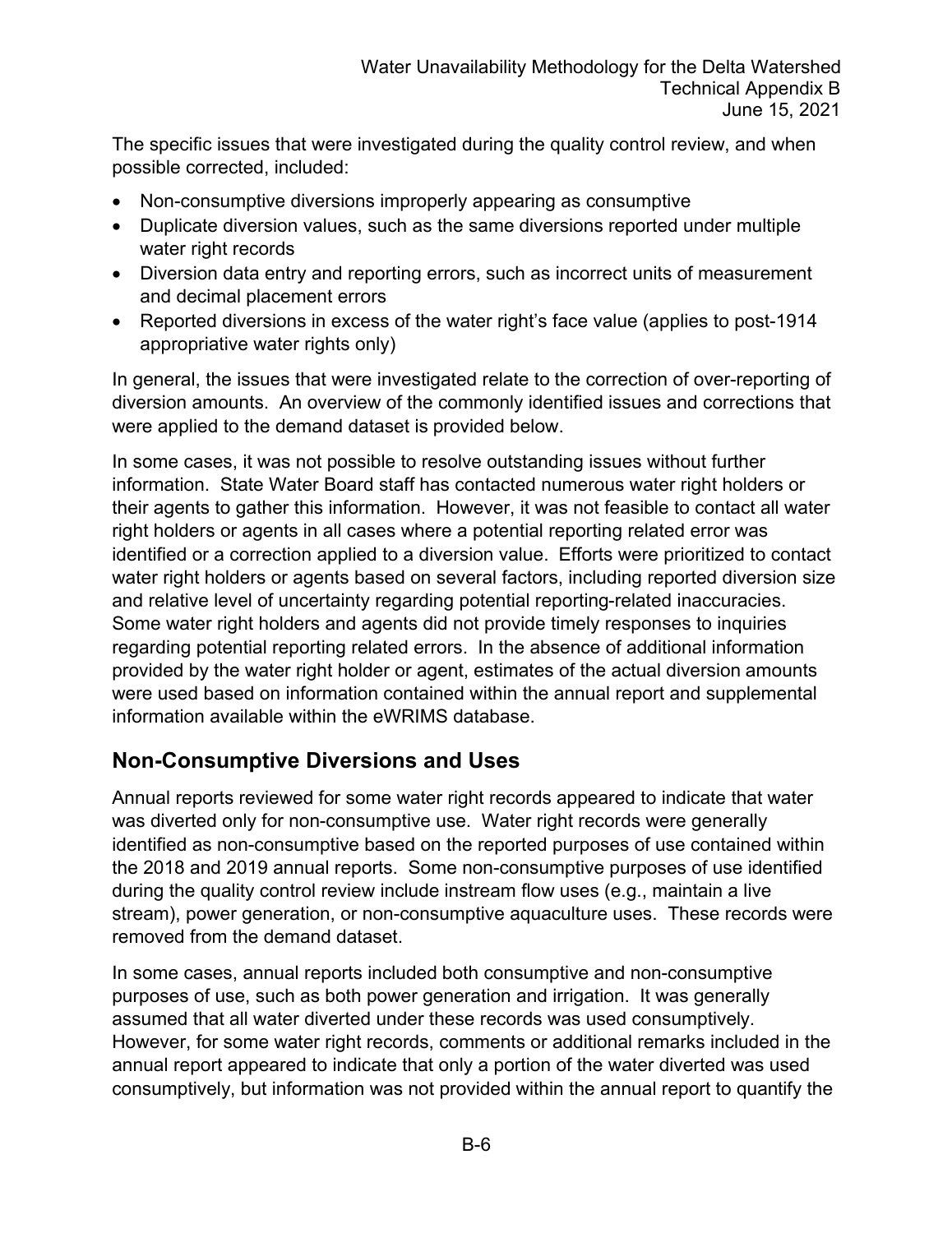volume of water diverted for consumptive uses. If it was not possible to quantify the volume of water diverted for consumptive uses, the water right record was identified for outreach to the water right holder to resolve the issue.

#### **Duplication of Reported Diversion Amounts**

Some 2018 and 2019 annual reports contain comments, additional remarks, or other information that clearly indicated that a particular diversion was fully reported under two or more separate rights (i.e., duplicated). In these cases, reported diversions were retained for only one record and were nullified (i.e., changed to zero) for the other record(s).

Some water right holders have multiple water rights or claims. In some cases, identical monthly diversion amounts were reported under multiple records associated with a particular water right holder, but the annual reports did not clearly indicate if the same diversion volumes were reported under multiple water right records. If it was not possible to determine if the water right holder had reported duplicative diversion volumes under multiple records, the water right records were identified for outreach to the water right holder to resolve the issue.

Some 2018 and 2019 annual reports contain information that appeared to identify some duplicate reporting of the same diversion volumes under multiple water right records, including water right records held by different water right holders. If it was not possible to quantify the volume of water reported under multiple water right records, the water right records were identified for outreach to the water right holders to resolve the issue.

#### **Diversion Data Entry and Reporting Issues**

Numerous diversion data entry and reporting issues were identified during the quality control review, including data entry, unit reporting, and other related issues. Commonly encountered diversion data entry and reporting issues are summarized below.

Diversion data entry issues encountered during the quality control review include misplaced decimal points, apparent reporting of monthly diversion volumes in the wrong data field within the annual report, and other similar issues. When the data entry issue was identifiable, the diversion data was corrected accordingly.

Unit reporting issues encountered during the quality control review include apparent reporting of monthly diversion amounts using incorrect units of measurement, such as reporting of diversion volumes in units of acre-feet instead of gallons. These unit reporting errors generally resulted in unreasonably large diversion amounts, particularly when compared with the reported purpose of use. Other information contained within the annual report, such as the reported purpose of use, crop acreage, maximum rate of diversion, amount beneficially used, and comments and additional remarks, was generally used to identify and correct the reported diversion amounts. In some cases, a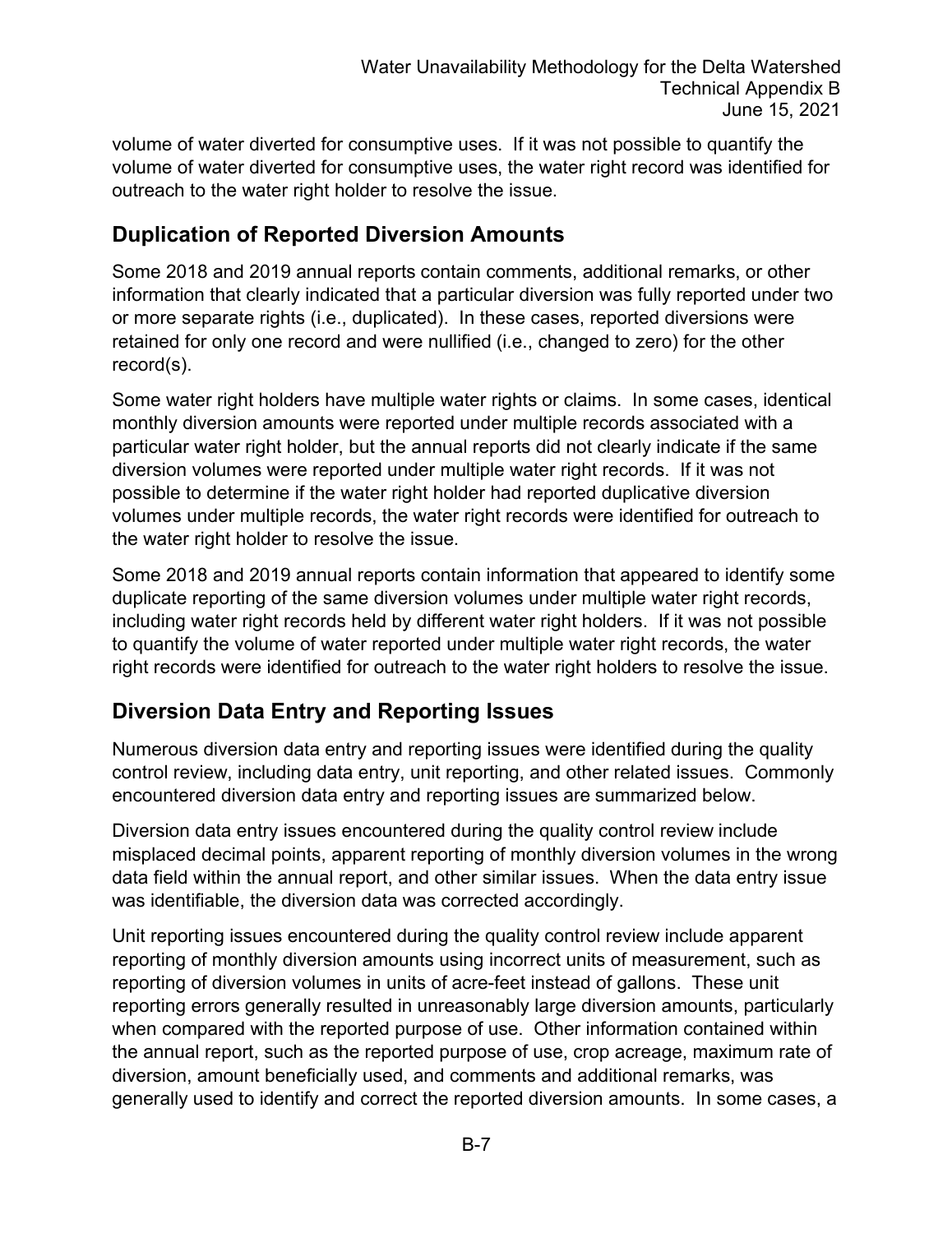comparison of 2018 and 2019 reported diversions with reported diversions in prior annual reports provided information that informed a correction to the diversion amount.

In some cases, a diversion data entry or unit reporting error was detected, but it was unclear how the reported diversion amounts should be corrected. If it was not possible to correct the diversion amount without supplemental information provided by the water right holder, the water right record was identified for outreach to the water right holder to resolve the issue.

Some additional data reporting errors were also identified during the quality control review, such as annual reports that contain reported monthly diversion volumes in excess of the reported maximum monthly rate of diversion. In some cases, it was determined that the water right holder or their agent likely reported the maximum monthly rate of diversion using incorrect units, such as gallons per day (GPD) instead of gallons per minute (GPM). In many cases, this specific issue did not require a correction to the reported monthly diversion amounts. However, some other miscellaneous reporting-related issues were identified during the quality control review that required additional information to resolve. These water right records were generally identified and prioritized for outreach to the water right holder.

#### **Reported Diversions in Excess of Water Right Face Value**

Annual reports submitted for some post-1914 appropriative water rights included reported diversions in excess of the water right face value. In most instances, the reported diversion amount was changed to the face value amount or other updated value based on information contained within the annual report or supplemental information available in other documentation accessed through the eWRIMS database, such as the water right permit or license.

In addition to the records review described above, approximately 100 post-1914 appropriative rights were identified that reported diversions less than 5,000 AF but in excess of the face value of the water right. Most of these diversions are very small. Due to time constraints, no investigation of the approximately 100 post-1914 appropriative water right records with 2018 or 2019 reported diversions in excess of the water right face value was conducted. In these cases, the reported diversion amounts within the demand dataset were updated to equal the face value of the water right face value.

#### **Update and Format Demand Dataset**

Following completion of the quality control review process described above, several additional steps were completed to update, format, and export the demand dataset for use in the Water Unavailability Methodology Excel workbook (spreadsheet). The contents of the spreadsheet are described in Appendix A.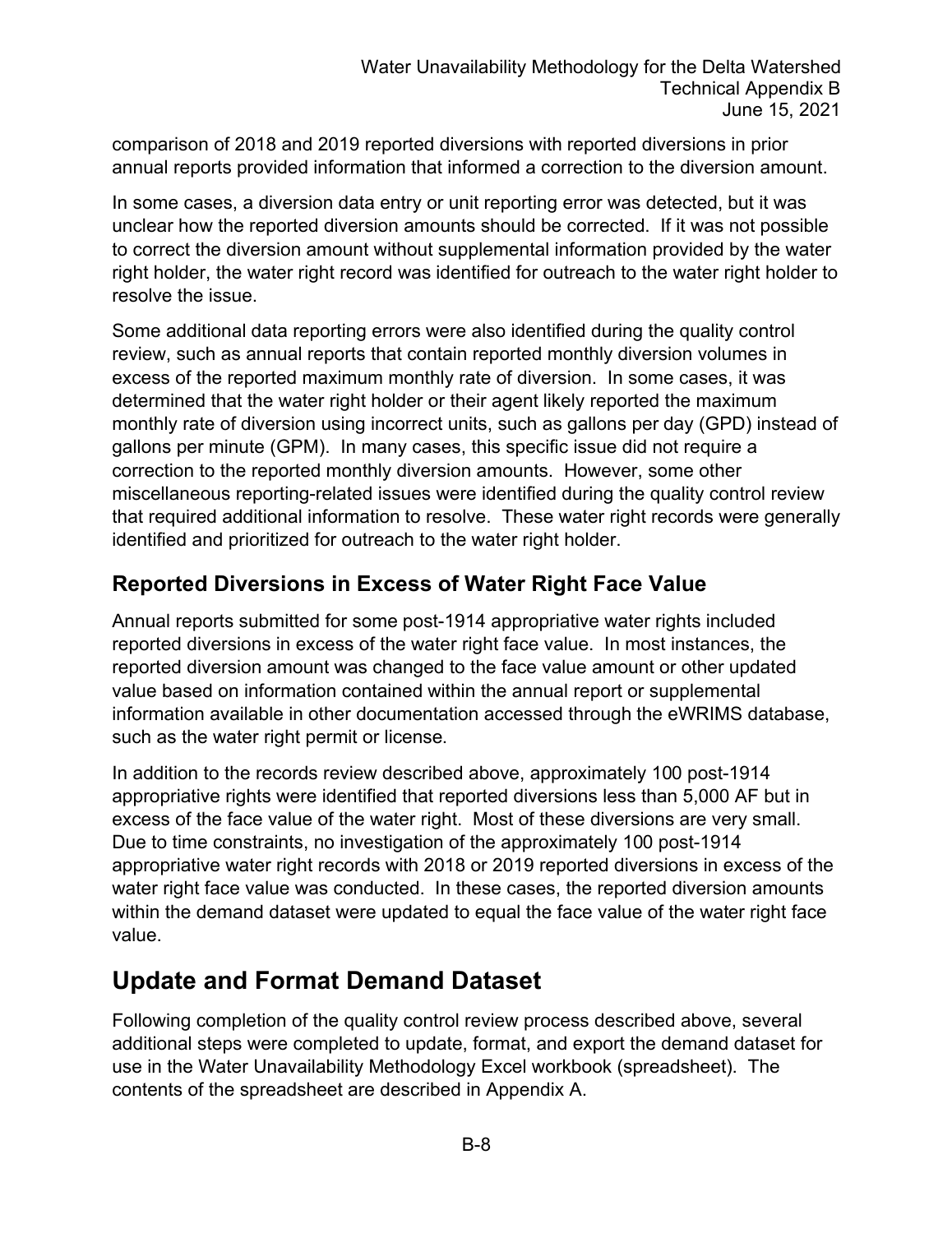Select water right records (Application ID Numbers) were removed from the initial demand dataset as a result of the quality control review discussed above, including water right records that appeared to divert water only for non-consumptive use. As discussed in the main report, several consumptive water right records were also removed from the dataset, including consumptive water rights associated with the Central Valley Project (CVP) Trinity River Division (A005628, A015374, A015375, A016767, and A017374). A small number (less than 10) of additional water right records were determined to be located outside of the Delta watershed based on their Hydrologic Unit Code level 8 (HUC8) watershed and were also removed from the demand dataset. These records all contain PODs located near the boundary of the Delta watershed that were improperly included in the spatial selection of water right records in the Delta watershed.

The quality control process described above focused on the review of the annual total diversion amounts for calendar years 2018 and 2019. If an annual diversion amount was adjusted as a result of a correction applied during the quality control process, the monthly diversion values were adjusted in a proportional manner.

Some water right holders did not submit annual reports in 2018 or 2019. When an annual report is not submitted, there is no diversion data value recorded in the eWRIMS flat files. In instances where a water right holder did not submit an annual report, the diversion amount was recorded as zero (0) in the demand dataset. This provides a conservative assumption for the purposes of avoiding overestimation of demands.

Upon completion of the quality control review process, diversion values were merged with a March 16, 2021 copy of the eWRIMS datasets to produce a demand dataset that reflects updates to eWRIMS database information that occurred between January 15 and March 16, 2021. For example, a small number of diverters submitted new or revised 2018 or 2019 annual reports between January 15 and March 16, 2021. These new or revised diversion values were incorporated into the demand dataset. In addition, seven water right records were removed from the demand dataset due to changes in water right status from an active-type status to an inactive-type status between January 15 and March 16, 2021.

Appendix A contains more information about the field names and content included in the demand dataset used in the spreadsheet. Many of the demand dataset fields were obtained directly from the eWRIMS flat files. Several other fields, including HUC4 watershed name and the Legal Delta (True/False) fields, were determined based on a GIS analysis. One field, Priority Date, was determined for post-1914 appropriative water rights using multiple data fields contained within the eWRIMS flat files. The Priority Date was based on the Application Acceptance Date and Application Received Date and was determined to be the earlier date among the two fields. Priority Dates are not assigned to Statements of Diversion and Use (pre-1914 appropriative and riparian claims) in the demand dataset at this time, but these records are assumed to be senior